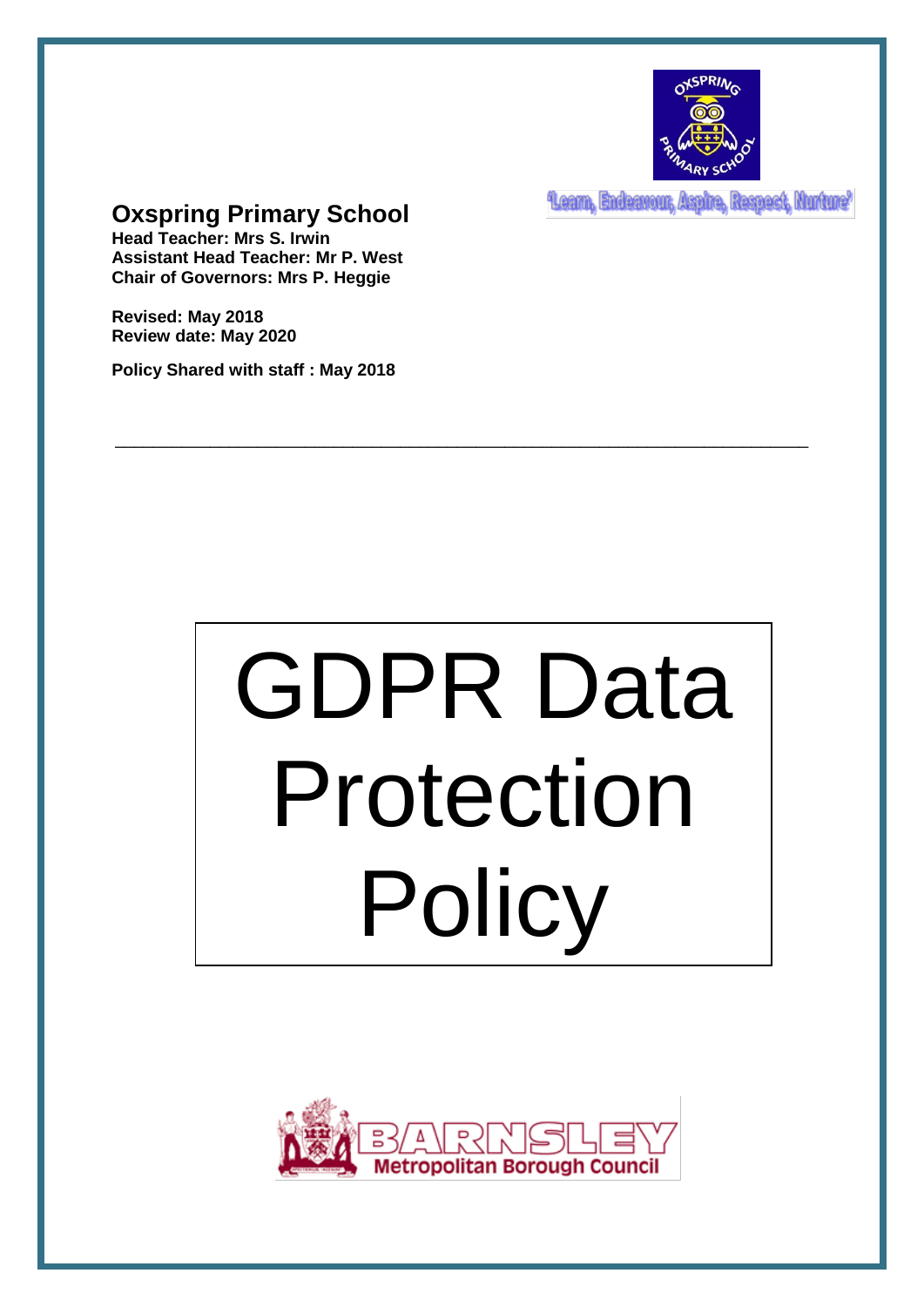**Our School's Mission 'To be a learning community with a culture of ambition and achievement'**

> **Our Vision 'Embracing Learning – a school for all'**

> > **Our Vision**

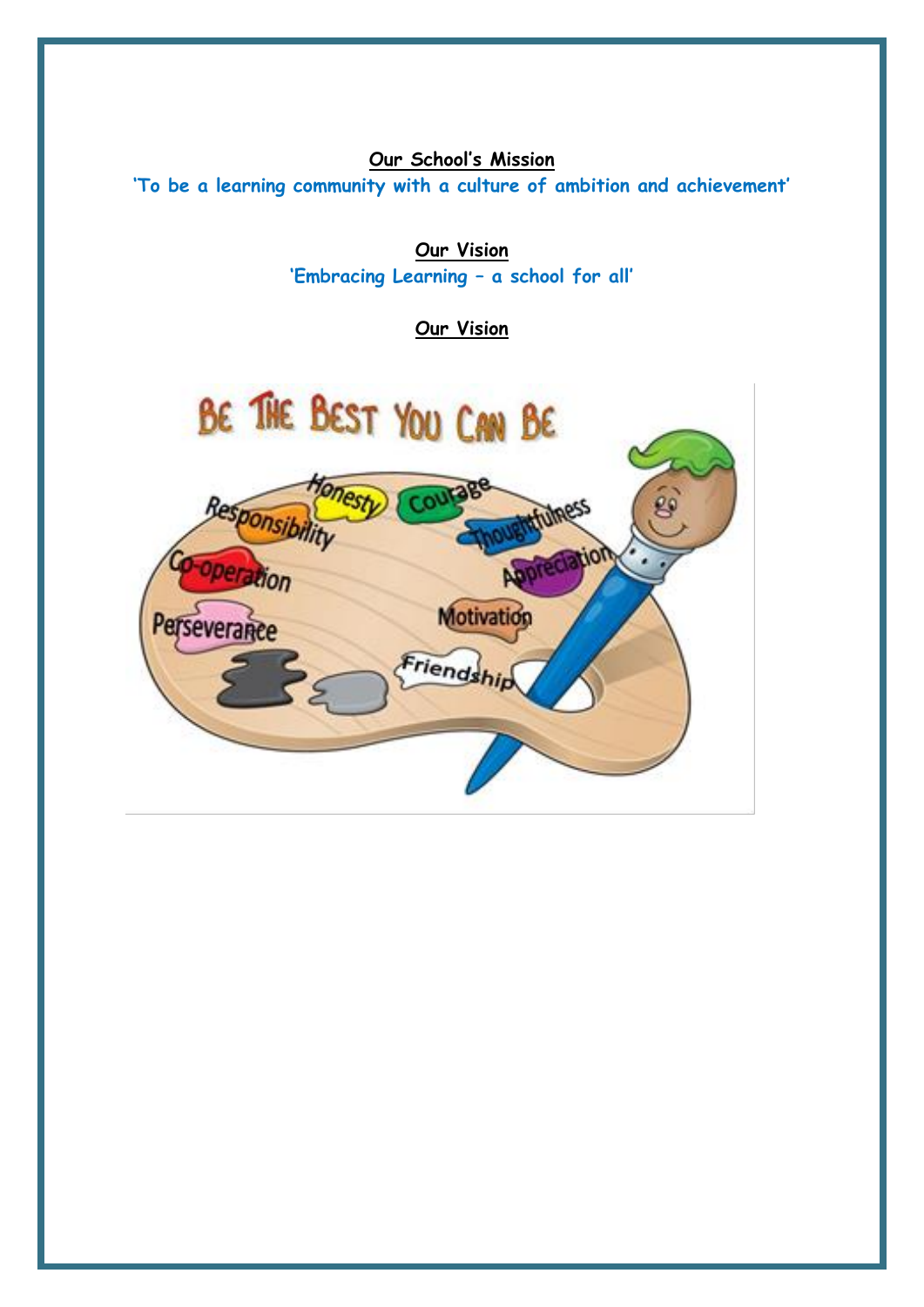#### **Contents:**

#### [Statement of intent](#page-3-0)

- 1. [Legal framework](#page-4-0)
- 2. [Applicable data](#page-4-1)
- 3. [Principles](#page-5-0)
- 4. [Accountability](#page-6-0)
- 5. [Data protection officer \(DPO\)](#page-8-0)
- 6. [Lawful processing](#page-8-1)
- 7. [Consent](#page-9-0)
- 8. [The right to be informed](#page-10-0)<br>9. The right of access
- [The right of access](#page-11-0)
- 10. [The right to rectification](#page-12-0)
- 11. [The right to erasure](#page-12-1)
- 12. [The right to restrict processing](#page-13-0)
- 13. [The right to data portability](#page-14-0)
- 14. [The right to object](#page-15-0)
- 15. [Automated decision making and profiling](#page-15-1)
- 16. [Privacy by design and privacy impact assessments](#page-16-0)
- 17. [Data breaches](#page-17-0)
- 18. [Data security](#page-18-0)
- 19. [Publication of information](#page-19-0)
- 20. [Photography](#page-19-1)
- 21. [Data retention](#page-20-0)
- 22. [DBS data](#page-20-1)
- 23. [Policy review](#page-20-2)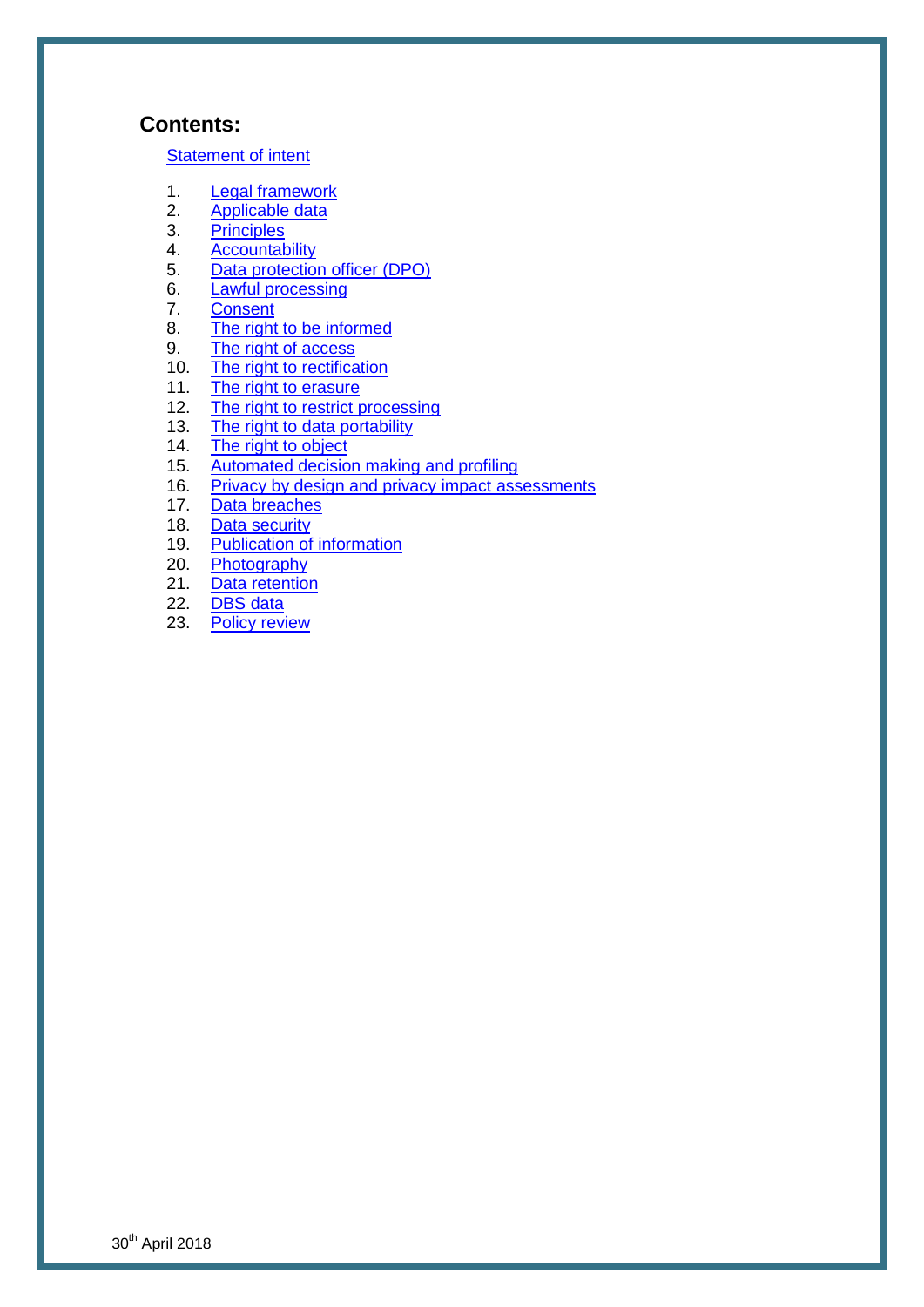#### <span id="page-3-0"></span>**Statement of intent**

Oxspring Primary School is required to keep and process certain information about its staff members and pupils in accordance with its legal obligations under the General Data Protection Regulation (GDPR).

The school may, from time to time, be required to share personal information about its staff or pupils with other organisations, mainly the LA, other schools and educational bodies, and potentially children's services.

This policy is in place to ensure all staff and governors are aware of their responsibilities and outlines how the school complies with the following core principles of the GDPR.

Organisational methods for keeping data secure are imperative, and Oxspring Primary School believes that it is good practice to keep clear practical policies, backed up by written procedures.

This policy complies with the requirements set out in the GDPR, which will come into effect on 25 May 2018. The government have confirmed that the UK's decision to leave the EU will not affect the commencement of the GDPR.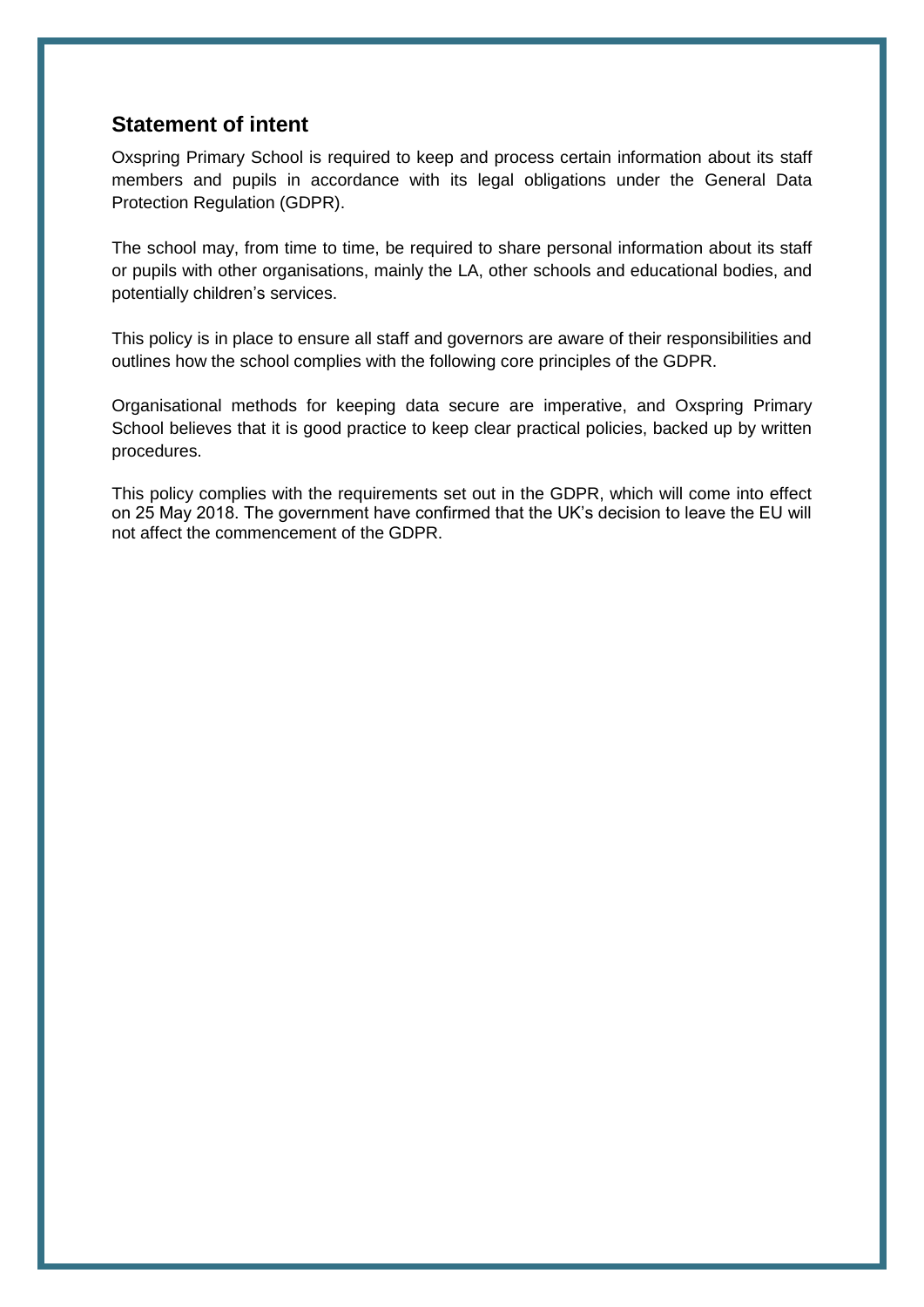# <span id="page-4-0"></span>**1. Legal framework**

- 1.1. This policy has due regard to legislation, including, but not limited to the following:
	- The General Data Protection Regulation (GDPR)
	- The Freedom of Information Act 2000
	- The Education (Pupil Information) (England) Regulations 2005 (as amended in 2016)
	- The Freedom of Information and Data Protection (Appropriate Limit and Fees) Regulations 2004
	- The School Standards and Framework Act 1998
- 1.2. This policy will also have regard to the following guidance:
	- Information Commissioner's Office (2017) 'Overview of the General Data Protection Regulation (GDPR)'
	- Information Commissioner's Office (2017) 'Preparing for the General Data Protection Regulation (GDPR) 12 steps to take now'
- 1.3. This policy will be implemented in conjunction with the following other school policies:
	- Child Protection/ Safeguarding Policy
	- E-safety Policy
	- Information Security Policy

#### <span id="page-4-1"></span>**2. Applicable data and definitions**

- 2.1. For the purpose of this policy, **personal data** refers to information that relates to an identifiable, living individual, including information such as an online identifier, e.g. an IP address. The GDPR applies to both automated personal data and to manual filing systems, where personal data is accessible according to specific criteria, as well as to chronologically ordered data and pseudonymised data, e.g. key-coded.
- 2.2. **Sensitive personal data** is referred to in the GDPR as 'special categories of personal data', which are broadly the same as those in the Data Protection Act (DPA) 1998. These specifically include the processing of genetic data, biometric data and data concerning health matters.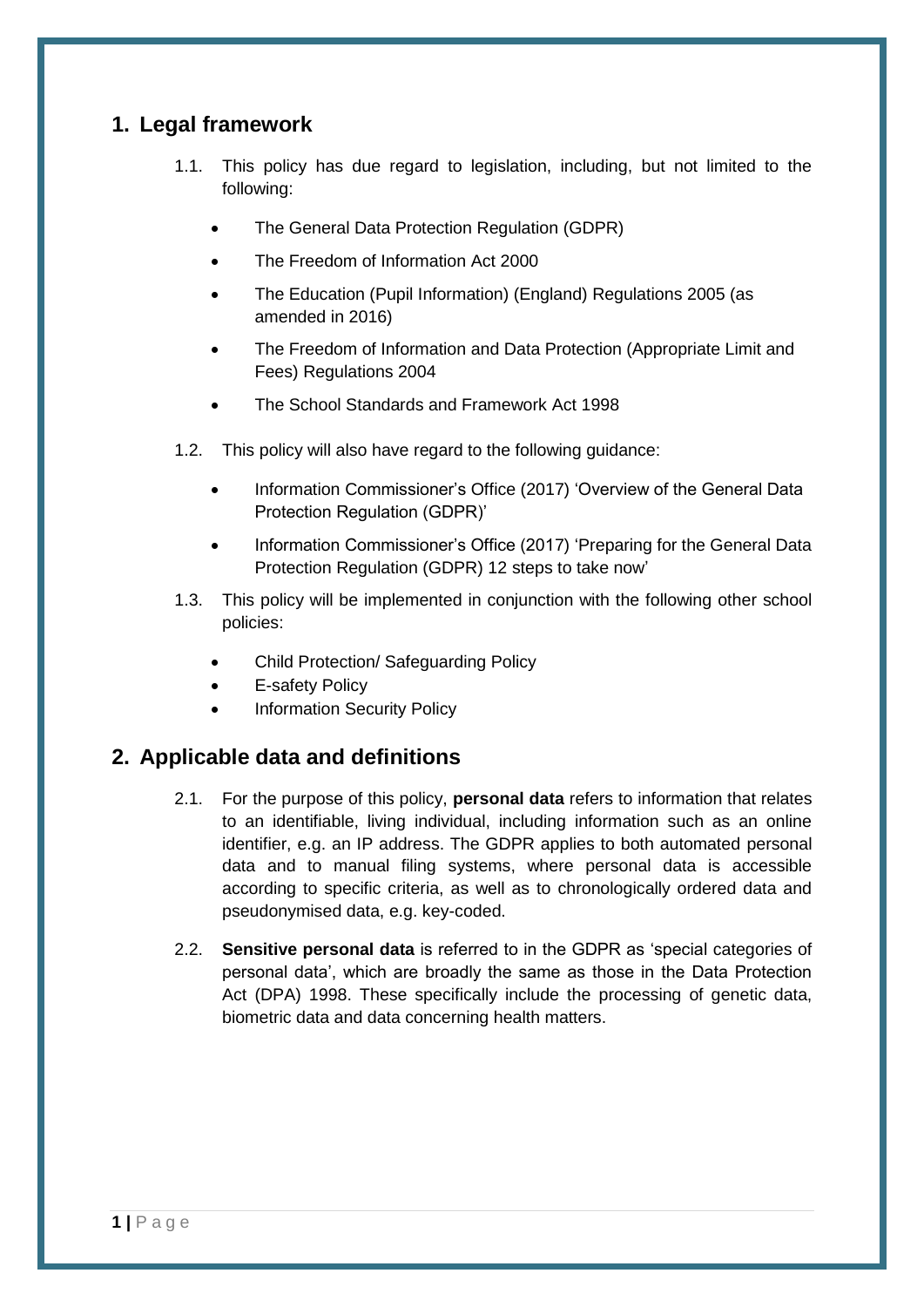#### **Definitions**

| Term                 | <b>Definition</b>                                                                                                                                                                                                                |
|----------------------|----------------------------------------------------------------------------------------------------------------------------------------------------------------------------------------------------------------------------------|
| <b>Processing</b>    | Anything done to personal data, such as<br>collecting, recording, organising, structuring,<br>storing, adapting, altering, retrieving, using,<br>disseminating, erasing or destroying.<br>Processing can be automated or manual. |
| Data subject         | The identified or identifiable individual whose<br>personal data is held or processed.                                                                                                                                           |
| Data controller      | A person or organisation that determines the<br>purposes and the means of processing of<br>personal data.                                                                                                                        |
| Data processor       | A person or other body, other than an<br>employee of the data controller, who<br>processes personal data on behalf of the<br>data controller.                                                                                    |
| Personal data breach | A breach of security leading to the<br>accidental or unlawful destruction, loss,<br>alteration, unauthorised disclosure of, or<br>access to personal data.                                                                       |

# <span id="page-5-0"></span>**3. Principles**

- 3.1. In accordance with the requirements outlined in the GDPR, personal data will be:
	- Processed lawfully, fairly and in a transparent manner in relation to individuals.
	- Collected for specified, explicit and legitimate purposes and not further processed in a manner that is incompatible with those purposes; further processing for archiving purposes in the public interest, scientific or historical research purposes or statistical purposes shall not be considered to be incompatible with the initial purposes.
	- Adequate, relevant and limited to what is necessary in relation to the purposes for which they are processed.
	- Accurate and, where necessary, kept up-to-date; every reasonable step must be taken to ensure that personal data that are inaccurate, having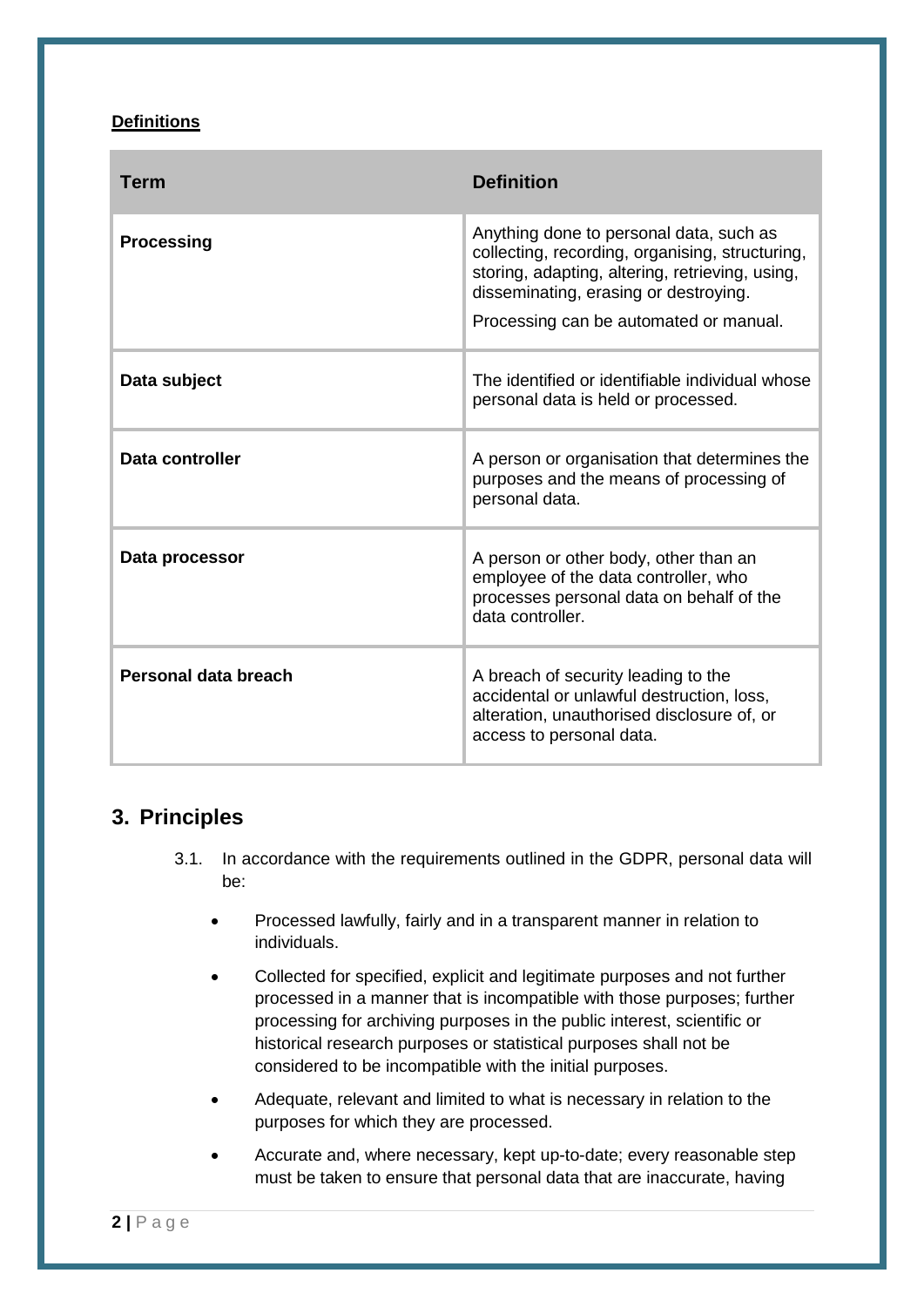regard to the purposes for which they are processed, are erased or rectified without delay.

- Kept in a form which permits identification of data subjects for no longer than is necessary for the purposes for which the personal data are processed; personal data may be stored for longer periods, insofar as the personal data will be processed solely for archiving purposes in the public interest, scientific or historical research purposes or statistical purposes, subject to implementation of the appropriate technical and organisational measures required by the GDPR in order to safeguard the rights and freedoms of individuals.
- Processed in a manner that ensures appropriate security of the personal data, including protection against unauthorised or unlawful processing and against accidental loss, destruction or damage, using appropriate technical or organisational measures.
- 3.2. The GDPR also requires that "the controller shall be responsible for, and able to demonstrate, compliance with the principles".

# <span id="page-6-0"></span>**4. Accountability**

- 4.1. Oxspring Primary School processes personal data relating to parents, pupils, staff, governors, visitors and others, and therefore is a data controller. We will implement appropriate technical and organisational measures to demonstrate that data is processed in line with the principles set out in the GDPR. This policy applies to **all staff** employed by our school, and to external organisations or individuals working on our behalf. Staff who do not comply with this policy may face disciplinary action.
- 4.2. The school is registered as a data controller with the ICO and will renew this registration annually or as otherwise legally required.
- 4.3. The school will provide comprehensive, clear and transparent privacy policies.
- 4.4. Records of activities relating to higher risk processing will be maintained, such as the processing of special categories data or that in relation to criminal convictions and offences.
- 4.5. Internal records of processing activities will include the following:
	- Name and details of the organisation
	- Purpose(s) of the processing
	- Description of the categories of individuals and personal data
	- Retention schedules
	- Categories of recipients of personal data
	- Description of technical and organisational security measures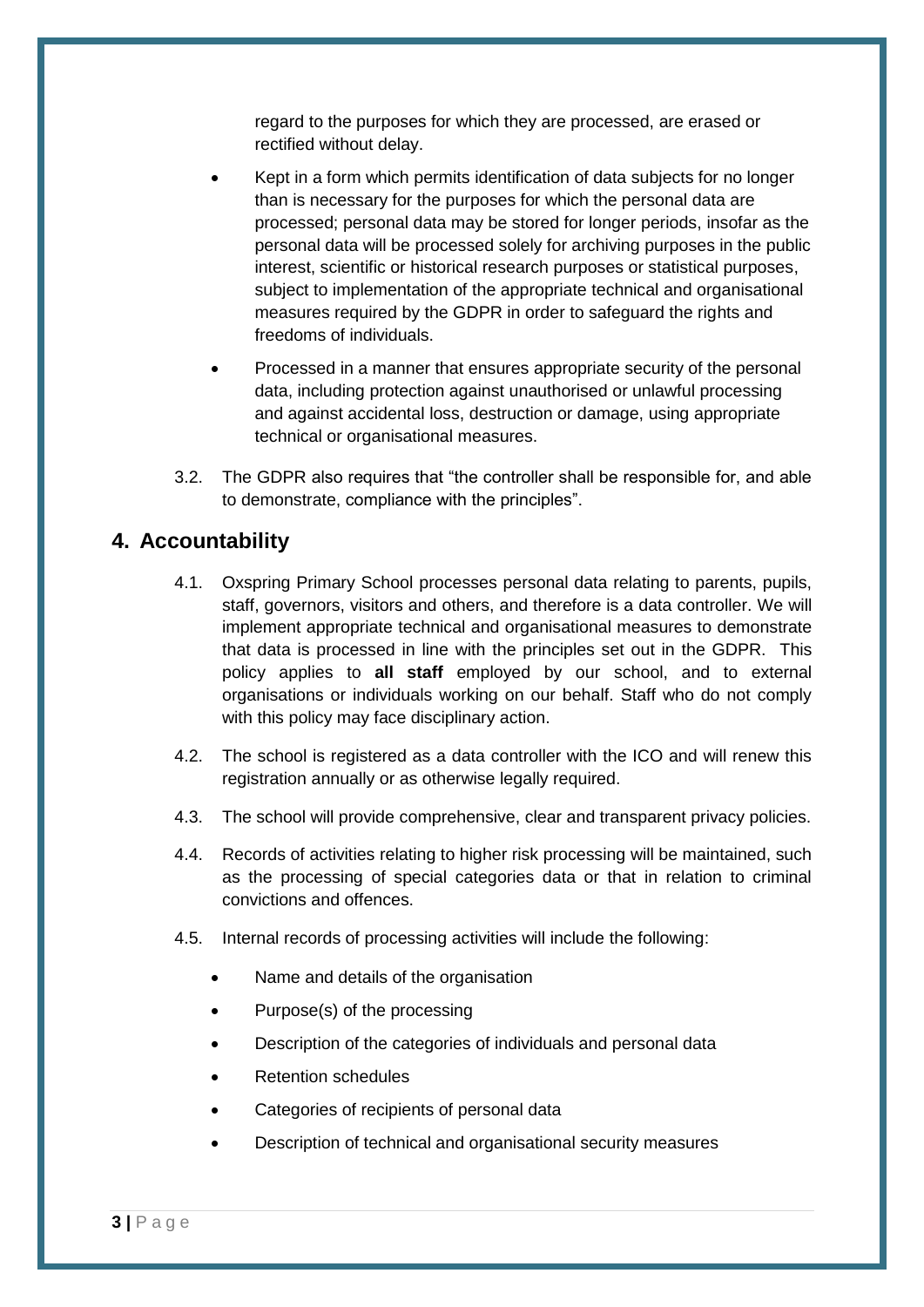- Details of transfers to third countries, including documentation of the transfer mechanism safeguards in place
- 4.6. The school will implement measures that meet the principles of data protection by design and data protection by default, such as:
	- Data minimisation.
	- Pseudonymisation.
	- Transparency.
	- Allowing individuals to monitor processing.
	- Continuously creating and improving security features.
- 4.7. Data protection impact assessments will be used, where appropriate.
- 4.8. The Governing Body has overall responsibility for ensuring that our school complies with all relevant data protection obligations.
- 4.9. The Headteacher acts as the representative of the data controller on a day-today basis.
- 4.10. All staff and governors are provided with data protection training as part of their induction process. Data protection will also form part of continuing professional development, where changes to legislation, guidance or the school's processes make it necessary.
- 4.11. Staff are responsible for:
	- Collecting, storing and processing any personal data in accordance with this policy
	- Informing the school of any changes to their personal data, such as a change of address
	- Contacting the DPO (see details below) in the following circumstances:
	- $\triangleright$  With any questions about the operation of this policy, data protection law, retaining personal data or keeping personal data secure
	- $\triangleright$  If they have any concerns that this policy is not being followed
	- $\triangleright$  If they are unsure whether or not they have a lawful basis to use personal data in a particular way
	- $\triangleright$  If they need to rely on or capture consent, draft a privacy notice, deal with data protection rights invoked by an individual, or transfer personal data outside the European Economic Area
	- $\triangleright$  If there has been a data breach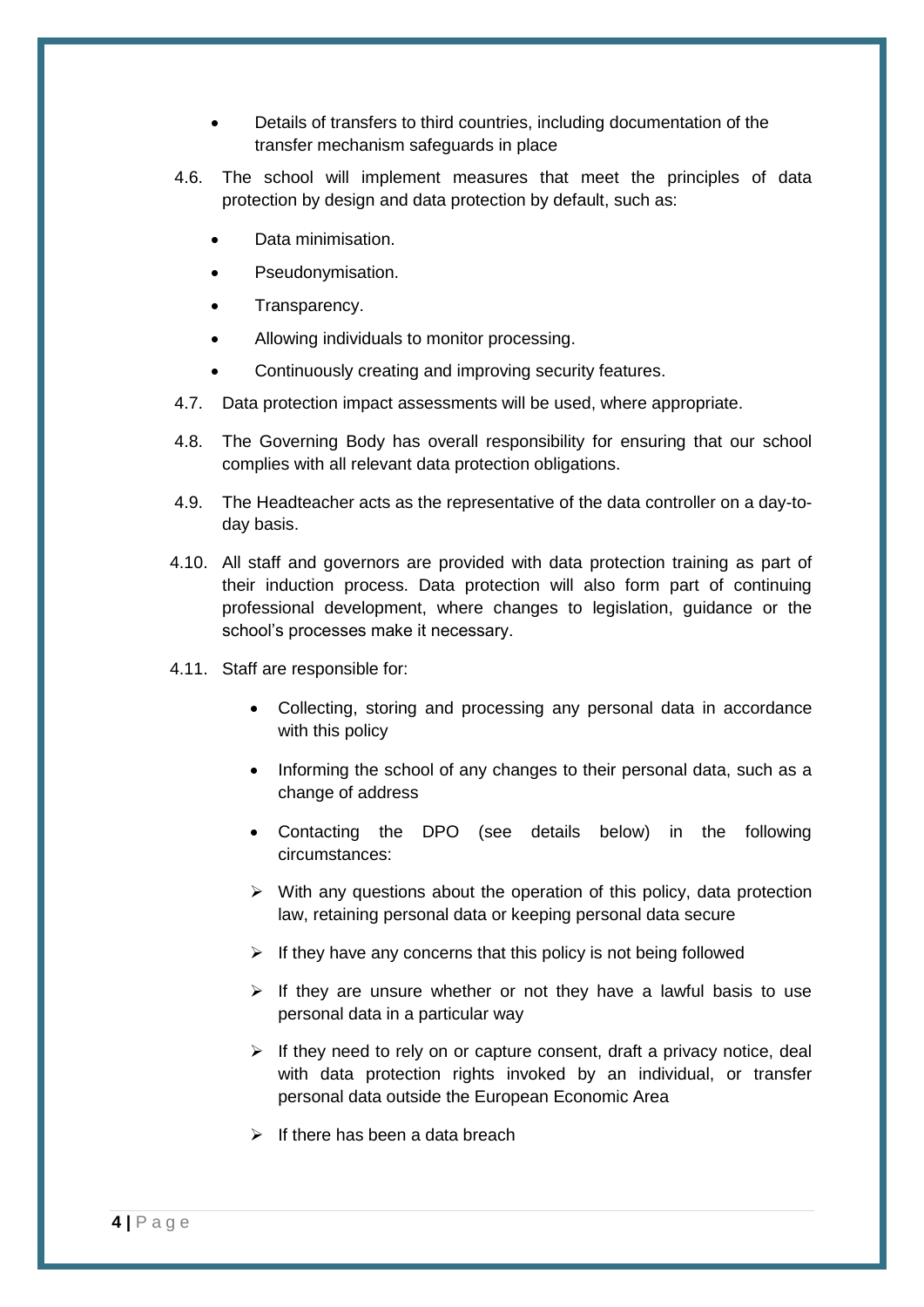- $\triangleright$  Whenever they are engaging in a new activity that may affect the privacy rights of individuals
- $\triangleright$  If they need help with any contracts or sharing personal data with third parties

# <span id="page-8-0"></span>**5. Data protection officer (DPO)**

- 5.1. A DPO will be appointed in order to:
	- Inform and advise the school and its employees about their obligations to comply with the GDPR and other data protection laws.
	- Monitor the school's compliance with the GDPR and other laws, including managing internal data protection activities, advising on data protection impact assessments, conducting internal audits, and providing the required training to staff members.
- 5.2. An existing employee will be appointed to the role of DPO provided that their duties are compatible with the duties of the DPO and do not lead to a conflict of interests. Otherwise a DPO will be appointed from outside the school.
- 5.3. The individual appointed as DPO will have professional experience and knowledge of data protection law, particularly that in relation to schools.
- 5.4. The DPO will report to the highest level of management at the school, which is the Headteacher.
- 5.5. The DPO will operate independently and will not be dismissed or penalised for performing their task.
- 5.6. Sufficient resources will be provided to the DPO to enable them to meet their GDPR obligations.

# <span id="page-8-1"></span>**6. Lawful processing**

- 6.1. The legal basis for processing data will be identified and documented prior to data being processed.
- 6.2. Under the GDPR, data will be lawfully processed under the following conditions:
	- The consent of the data subject has been obtained.
	- Processing is necessary for:
		- Compliance with a legal obligation.
		- The performance of a task carried out in the public interest or in the exercise of official authority vested in the controller.
		- For the performance of a contract with the data subject or to take steps to enter into a contract.
		- Protecting the vital interests of a data subject or another person.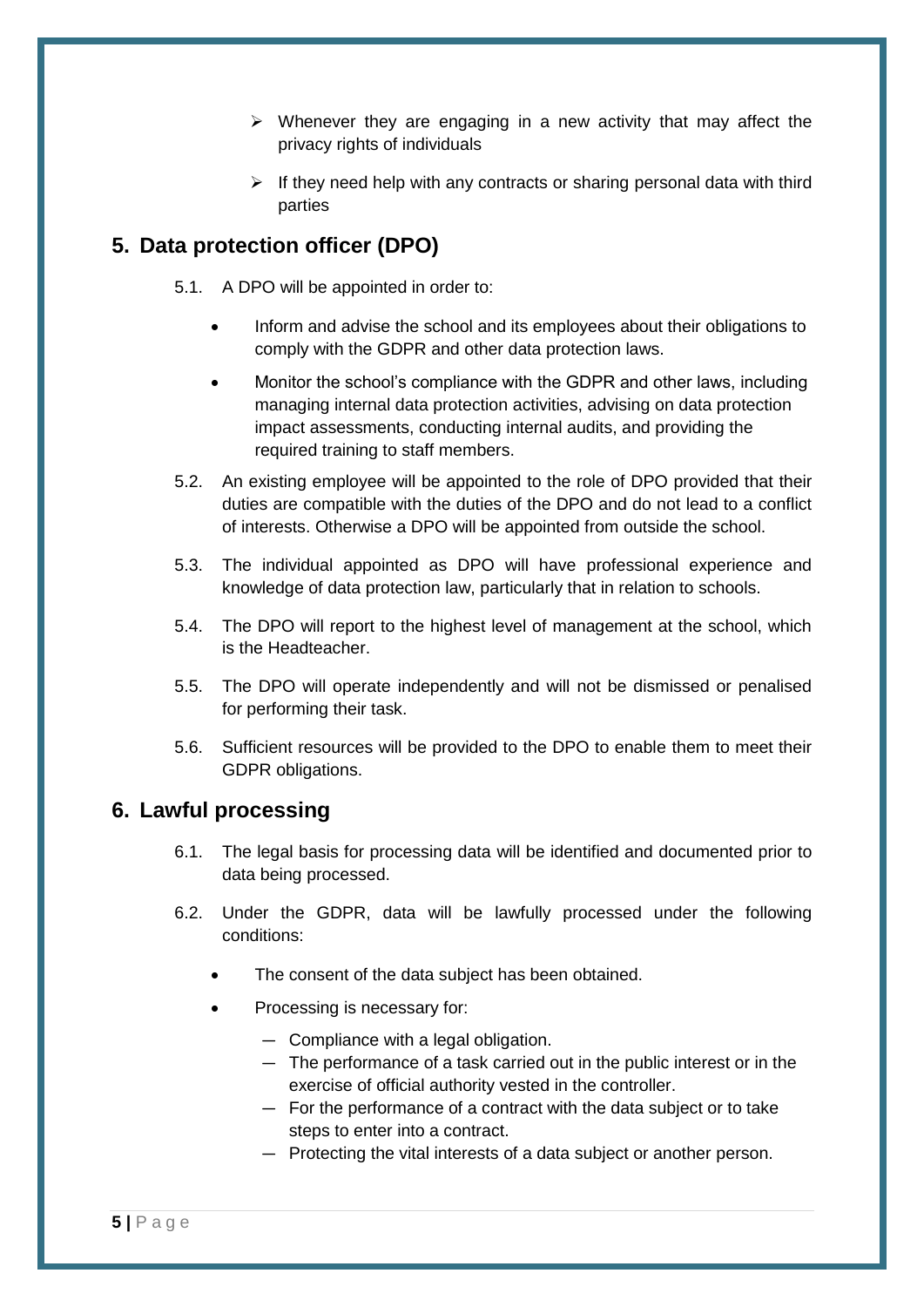- For the purposes of legitimate interests pursued by the controller or a third party, except where such interests are overridden by the interests, rights or freedoms of the data subject. (This condition is not available to processing undertaken by the school in the performance of its tasks.)
- 6.3. Sensitive data will only be processed under the following conditions:
	- Explicit consent of the data subject, unless reliance on consent is prohibited by EU or Member State law.
	- Processing carried out by a not-for-profit body with a political, philosophical, religious or trade union aim provided the processing relates only to members or former members (or those who have regular contact with it in connection with those purposes) and provided there is no disclosure to a third party without consent.
	- Processing relates to personal data manifestly made public by the data subject.
	- Processing is necessary for:
		- Carrying out obligations under employment, social security or social protection law, or a collective agreement.
		- Protecting the vital interests of a data subject or another individual where the data subject is physically or legally incapable of giving consent.
		- The establishment, exercise or defence of legal claims or where courts are acting in their judicial capacity.
		- Reasons of substantial public interest on the basis of Union or Member State law which is proportionate to the aim pursued and which contains appropriate safeguards.
		- The purposes of preventative or occupational medicine, for assessing the working capacity of the employee, medical diagnosis, the provision of health or social care or treatment or management of health or social care systems and services on the basis of Union or Member State law or a contract with a health professional.
		- Reasons of public interest in the area of public health, such as protecting against serious cross-border threats to health or ensuring high standards of healthcare and of medicinal products or medical devices.
		- Archiving purposes in the public interest, or scientific and historical research purposes or statistical purposes in accordance with Article 89(1).

# <span id="page-9-0"></span>**7. Consent**

- 7.1. Consent must be a positive indication. It cannot be inferred from silence, inactivity or pre-ticked boxes.
- 7.2. Consent will only be accepted where it is freely given, specific, informed and an unambiguous indication of the individual's wishes.

**6 |** P a g e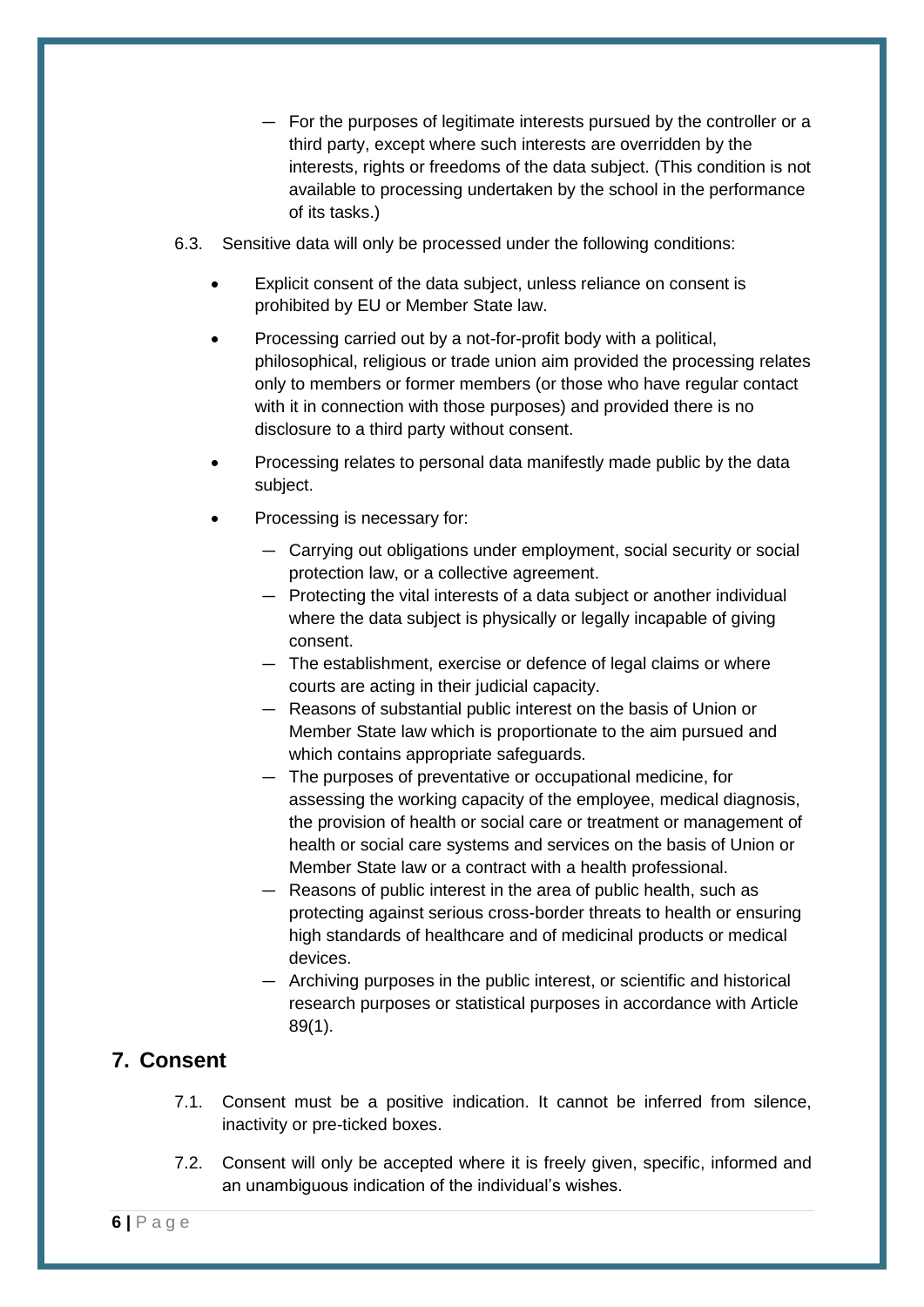- 7.3. Where consent is given, a record will be kept documenting how and when consent was given.
- 7.4. The school ensures that consent mechanisms meet the standards of the GDPR. Where the standard of consent cannot be met, an alternative legal basis for processing the data must be found, or the processing must cease.
- 7.5. Consent accepted under the DPA will be reviewed to ensure it meets the standards of the GDPR; however, acceptable consent obtained under the DPA will not be reobtained.
- 7.6. Consent can be withdrawn by the individual at any time.
- 7.7. Where a child is under the age of 16 [or younger if the law provides it (up to the age of 13)], the consent of parents will be sought prior to the processing of their data, except where the processing is related to preventative or counselling services offered directly to a child.

#### <span id="page-10-0"></span>**8. The right to be informed**

- 8.1. The privacy notice supplied to individuals in regards to the processing of their personal data will be written in clear, plain language which is concise, transparent, easily accessible and free of charge.
- 8.2. If services are offered directly to a child, the school will ensure that the privacy notice is written in a clear, plain manner that the child will understand.
- 8.3. In relation to data obtained both directly from the data subject and not obtained directly from the data subject, the following information will be supplied within the privacy notice:
	- The identity and contact details of the controller (and where applicable, the controller's representative) and the DPO.
	- The purpose of, and the legal basis for, processing the data.
	- The legitimate interests of the controller or third party.
	- Any recipient or categories of recipients of the personal data.
	- Details of transfers to third countries and the safeguards in place.
	- The retention period of criteria used to determine the retention period.
	- The existence of the data subject's rights, including the right to:
		- Withdraw consent at any time.
		- Lodge a complaint with a supervisory authority.
	- The existence of automated decision making, including profiling, how decisions are made, the significance of the process and the consequences.
- 8.4. Where data is obtained directly from the data subject, information regarding whether the provision of personal data is part of a statutory or contractual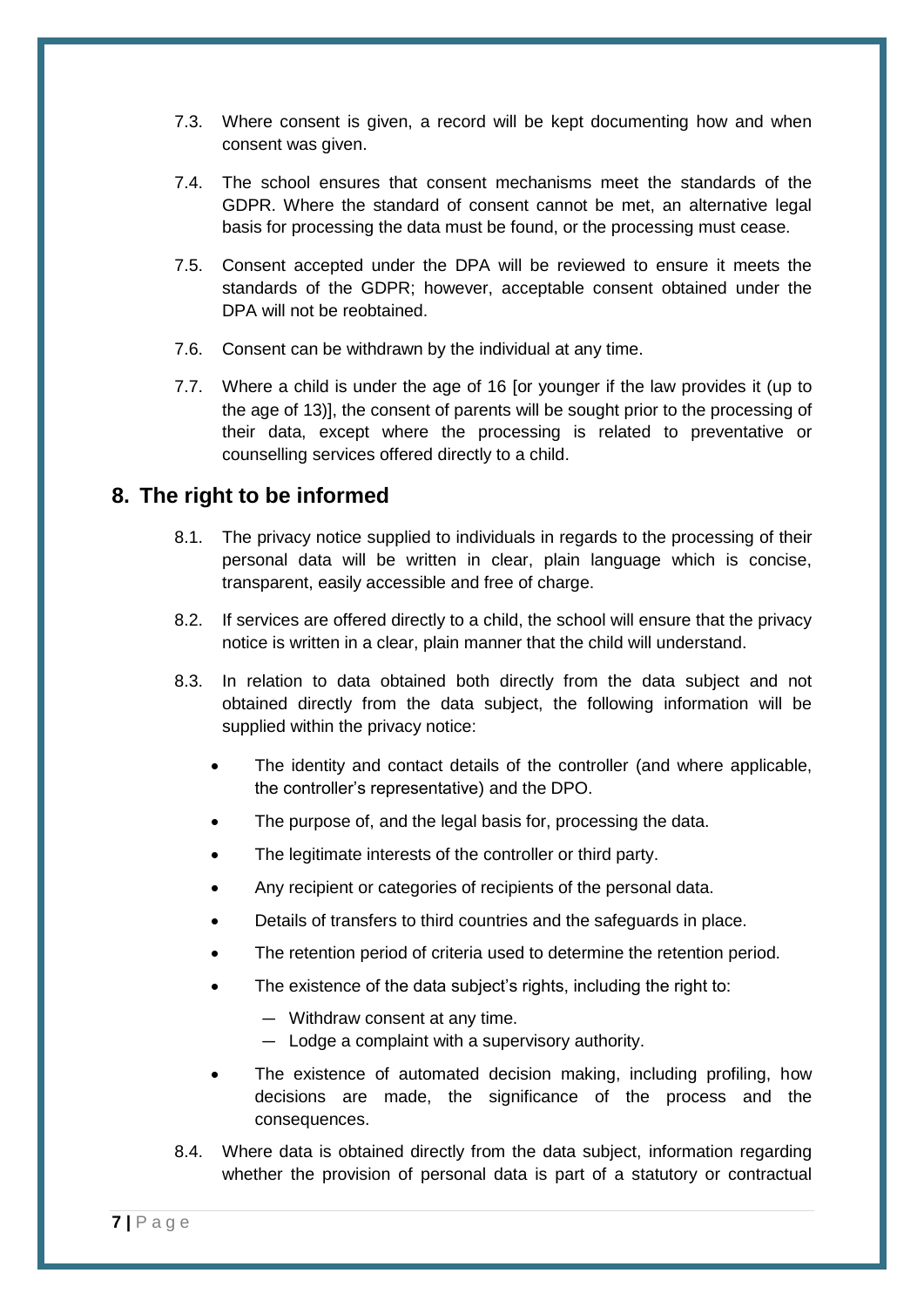requirement, as well as any possible consequences of failing to provide the personal data, will be provided.

- 8.5. Where data is not obtained directly from the data subject, information regarding the categories of personal data that the school holds, the source that the personal data originates from and whether it came from publicly accessible sources, will be provided.
- 8.6. For data obtained directly from the data subject, this information will be supplied at the time the data is obtained.
- 8.7. In relation to data that is not obtained directly from the data subject, this information will be supplied:
	- Within one month of having obtained the data.
	- If disclosure to another recipient is envisaged, at the latest, before the data are disclosed.
	- If the data are used to communicate with the individual, at the latest, when the first communication takes place.

#### <span id="page-11-0"></span>**9. The right of access**

- 9.1. Individuals have the right to obtain confirmation that their data is being processed.
- 9.2. Individuals have the right to submit a subject access request (SAR) to gain access to their personal data in order to verify the lawfulness of the processing.
- 9.3. The school will verify the identity of the person making the request before any information is supplied.
- 9.4. A copy of the information will be supplied to the individual free of charge; however, the school may impose a 'reasonable fee' to comply with requests for further copies of the same information.
- 9.5. Where a SAR has been made electronically, the information will be provided in a commonly used electronic format.
- 9.6. Where a request is manifestly unfounded, excessive or repetitive, a reasonable fee will be charged.
- 9.7. All fees will be based on the administrative cost of providing the information.
- 9.8. All requests will be responded to without delay and at the latest, within one month of receipt.
- 9.9. In the event of numerous or complex requests, the period of compliance will be extended by a further two months. The individual will be informed of this extension, and will receive an explanation of why the extension is necessary, within one month of the receipt of the request.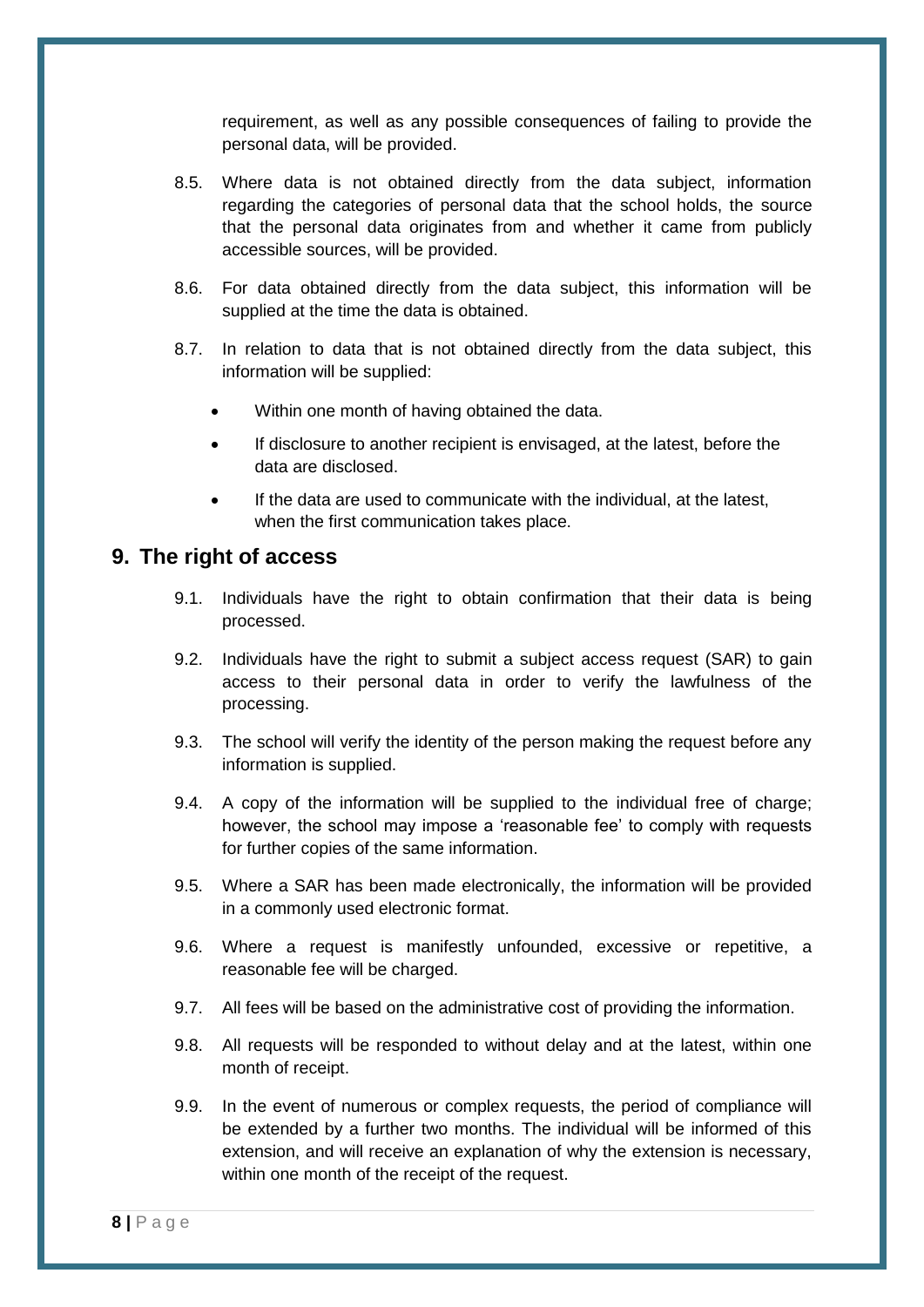- 9.10. Where a request is manifestly unfounded or excessive, the school holds the right to refuse to respond to the request. The individual will be informed of this decision and the reasoning behind it, as well as their right to complain to the supervisory authority and to a judicial remedy, within one month of the refusal.
- 9.11. In the event that a large quantity of information is being processed about an individual, the school will ask the individual to specify the information the request is in relation to.

#### <span id="page-12-0"></span>**10. The right to rectification**

- 10.1. Individuals are entitled to have any inaccurate or incomplete personal data rectified.
- 10.2. Where the personal data in question has been disclosed to third parties, the school will inform them of the rectification where possible.
- 10.3. Where appropriate, the school will inform the individual about the third parties that the data has been disclosed to.
- 10.4. Requests for rectification will be responded to within one month; this will be extended by two months where the request for rectification is complex.
- 10.5. Where no action is being taken in response to a request for rectification, the school will explain the reason for this to the individual, and will inform them of their right to complain to the supervisory authority and to a judicial remedy.

#### <span id="page-12-1"></span>**11. The right to erasure**

- 11.1. Individuals hold the right to request the deletion or removal of personal data where there is no compelling reason for its continued processing.
- 11.2. Individuals have the right to erasure in the following circumstances:
	- Where the personal data is no longer necessary in relation to the purpose for which it was originally collected/processed
	- When the individual withdraws their consent
	- When the individual objects to the processing and there is no overriding legitimate interest for continuing the processing
	- The personal data was unlawfully processed
	- The personal data is required to be erased in order to comply with a legal obligation
	- The personal data is processed in relation to the offer of information society services to a child
- 11.3. The school has the right to refuse a request for erasure where the personal data is being processed for the following reasons: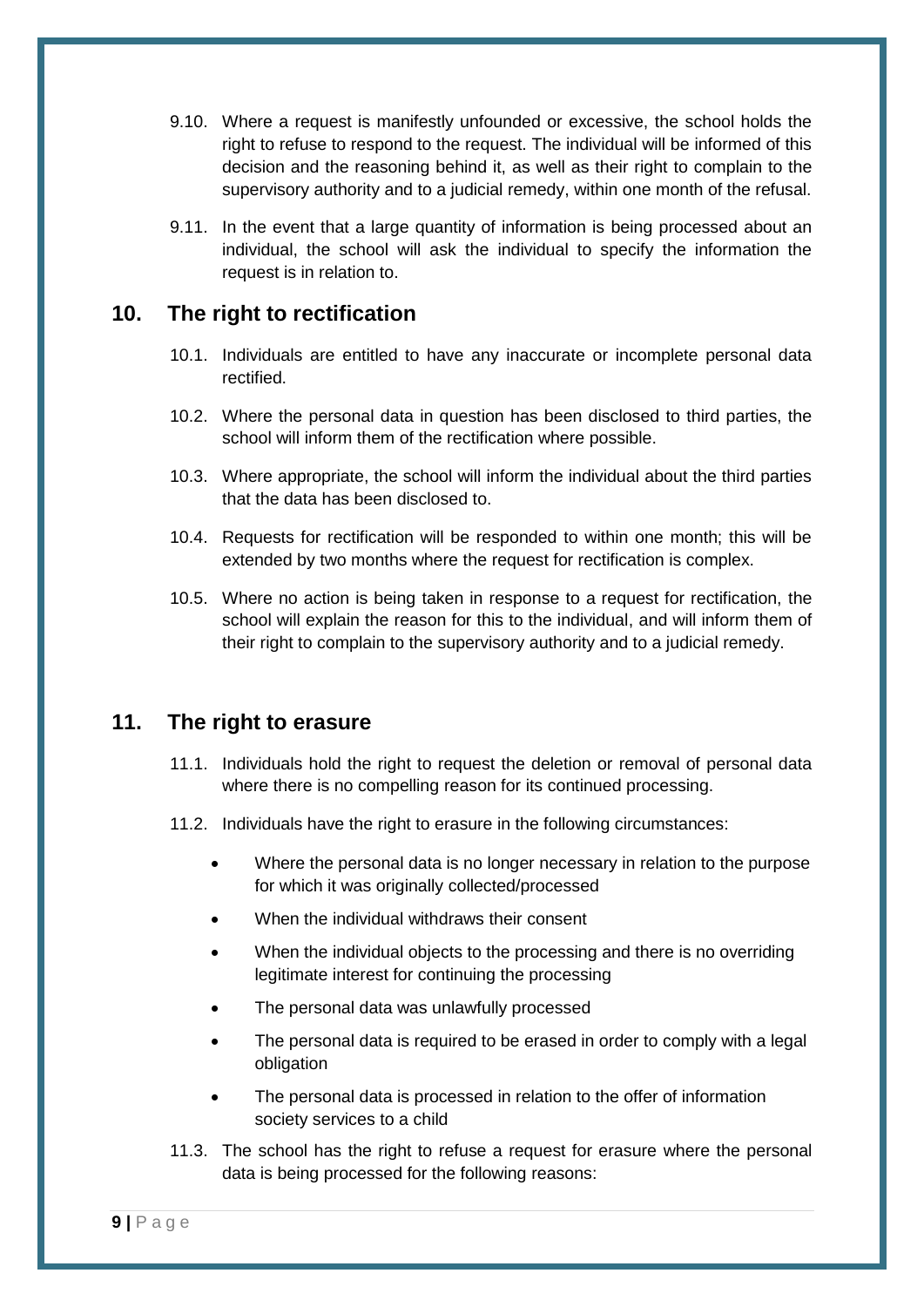- To exercise the right of freedom of expression and information
- To comply with a legal obligation for the performance of a public interest task or exercise of official authority
- For public health purposes in the public interest
- For archiving purposes in the public interest, scientific research, historical research or statistical purposes
- The exercise or defence of legal claims
- 11.4. As a child may not fully understand the risks involved in the processing of data when consent is obtained, special attention will be given to existing situations where a child has given consent to processing and they later request erasure of the data, regardless of age at the time of the request.
- 11.5. Where personal data has been disclosed to third parties, they will be informed about the erasure of the personal data, unless it is impossible or involves disproportionate effort to do so.
- 11.6. Where personal data has been made public within an online environment, the school will inform other organisations who process the personal data to erase links to and copies of the personal data in question.

#### <span id="page-13-0"></span>**12. The right to restrict processing**

- 12.1. Individuals have the right to block or suppress the school's processing of personal data.
- 12.2. In the event that processing is restricted, the school will store the personal data, but not further process it, guaranteeing that just enough information about the individual has been retained to ensure that the restriction is respected in future.
- 12.3. The school will restrict the processing of personal data in the following circumstances:
	- Where an individual contests the accuracy of the personal data, processing will be restricted until the school has verified the accuracy of the data
	- Where an individual has objected to the processing and the school is considering whether their legitimate grounds override those of the individual
	- Where processing is unlawful and the individual opposes erasure and requests restriction instead
	- Where the school no longer needs the personal data but the individual requires the data to establish, exercise or defend a legal claim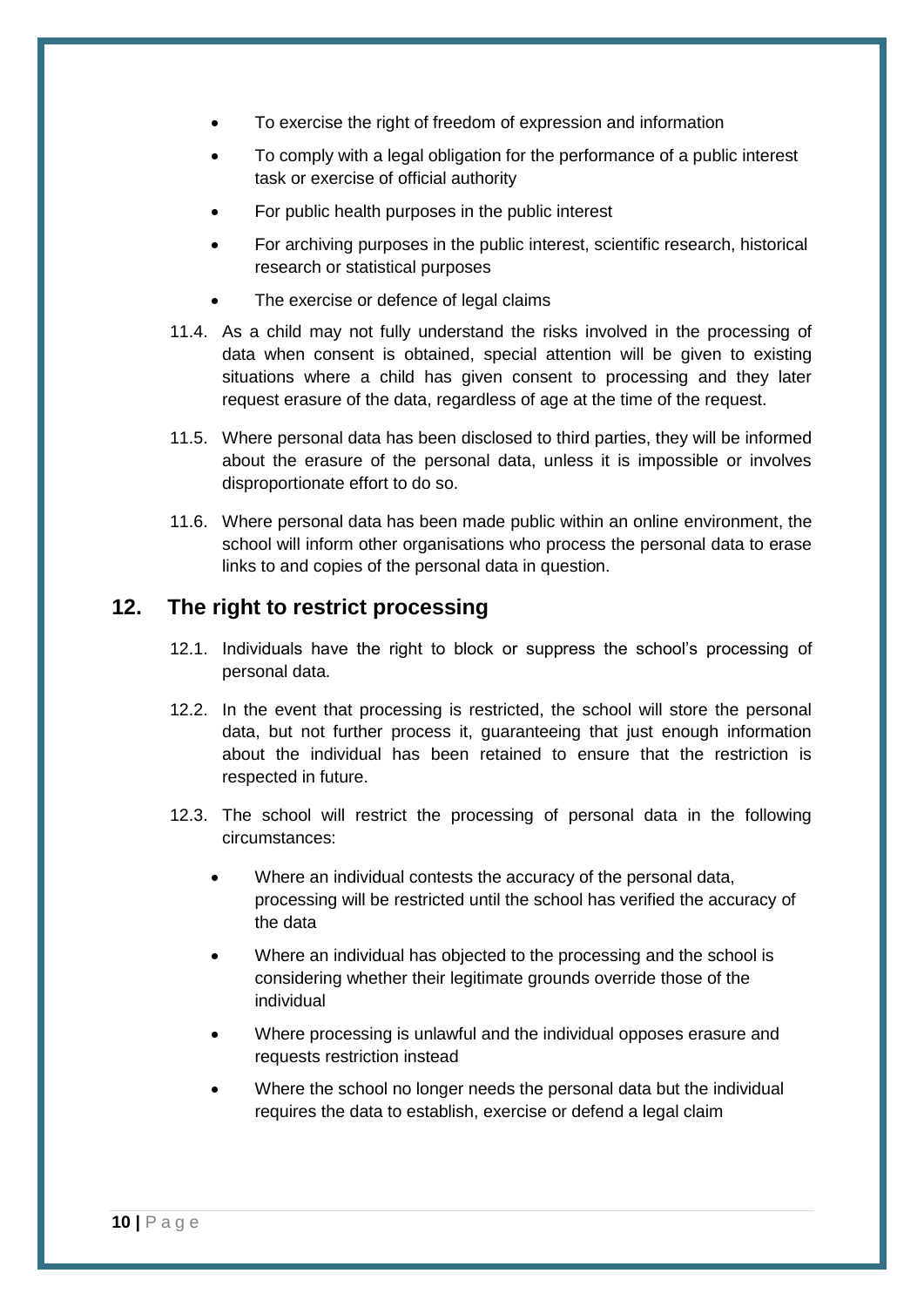- 12.4. If the personal data in question has been disclosed to third parties, the school will inform them about the restriction on the processing of the personal data, unless it is impossible or involves disproportionate effort to do so.
- 12.5. The school will inform individuals when a restriction on processing has been lifted.

#### <span id="page-14-0"></span>**13. The right to data portability**

- 13.1. Individuals have the right to obtain and reuse their personal data for their own purposes across different services.
- 13.2. Personal data can be easily moved, copied or transferred from one IT environment to another in a safe and secure manner, without hindrance to usability.
- 13.3. The right to data portability only applies in the following cases:
	- To personal data that an individual has provided to a controller
	- Where the processing is based on the individual's consent or for the performance of a contract
	- When processing is carried out by automated means
- 13.4. Personal data will be provided in a structured, commonly used and machinereadable form.
- 13.5. The school will provide the information free of charge.
- 13.6. Where feasible, data will be transmitted directly to another organisation at the request of the individual.
- 13.7. The school is not required to adopt or maintain processing systems which are technically compatible with other organisations.
- 13.8. In the event that the personal data concerns more than one individual, the school will consider whether providing the information would prejudice the rights of any other individual.
- 13.9. The school will respond to any requests for portability within one month.
- 13.10. Where the request is complex, or a number of requests have been received, the timeframe can be extended by two months, ensuring that the individual is informed of the extension and the reasoning behind it within one month of the receipt of the request.
- 13.11. Where no action is being taken in response to a request, the school will, without delay and at the latest within one month, explain to the individual the reason for this and will inform them of their right to complain to the supervisory authority and to a judicial remedy.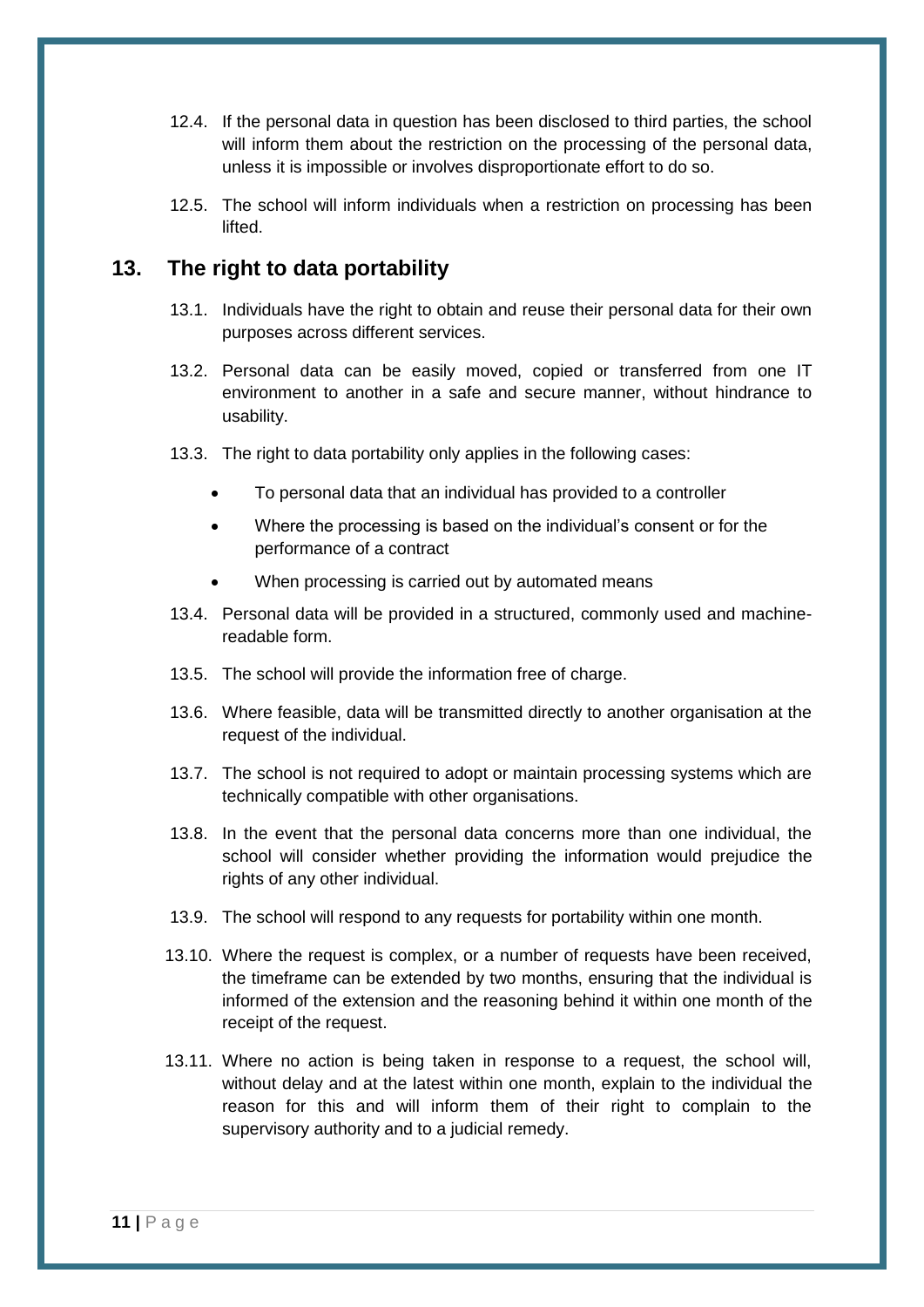# <span id="page-15-0"></span>**14. The right to object**

- 14.1. The school will inform individuals of their right to object at the first point of communication, and this information will be outlined in the privacy notice and explicitly brought to the attention of the data subject, ensuring that it is presented clearly and separately from any other information.
- 14.2. Individuals have the right to object to the following:
	- Processing based on legitimate interests or the performance of a task in the public interest
	- Direct marketing
	- Processing for purposes of scientific or historical research and statistics.
- 14.3. Where personal data is processed for the performance of a legal task or legitimate interests:
	- An individual's grounds for objecting must relate to his or her particular situation.
	- The school will stop processing the individual's personal data unless the processing is for the establishment, exercise or defence of legal claims, or, where the school can demonstrate compelling legitimate grounds for the processing, which override the interests, rights and freedoms of the individual.
- 14.4. Where personal data is processed for direct marketing purposes:
	- The school will stop processing personal data for direct marketing purposes as soon as an objection is received.
	- The school cannot refuse an individual's objection regarding data that is being processed for direct marketing purposes.
- 14.5. Where personal data is processed for research purposes:
	- The individual must have grounds relating to their particular situation in order to exercise their right to object.
	- Where the processing of personal data is necessary for the performance of a public interest task, the school is not required to comply with an objection to the processing of the data.
- 14.6. Where the processing activity is outlined above, but is carried out online, the school will offer a method for individuals to object online.

# <span id="page-15-1"></span>**15. Automated decision making and profiling**

15.1. Individuals have the right not to be subject to a decision when:

- It is based on automated processing, e.g. profiling.
- It produces a legal effect or a similarly significant effect on the individual.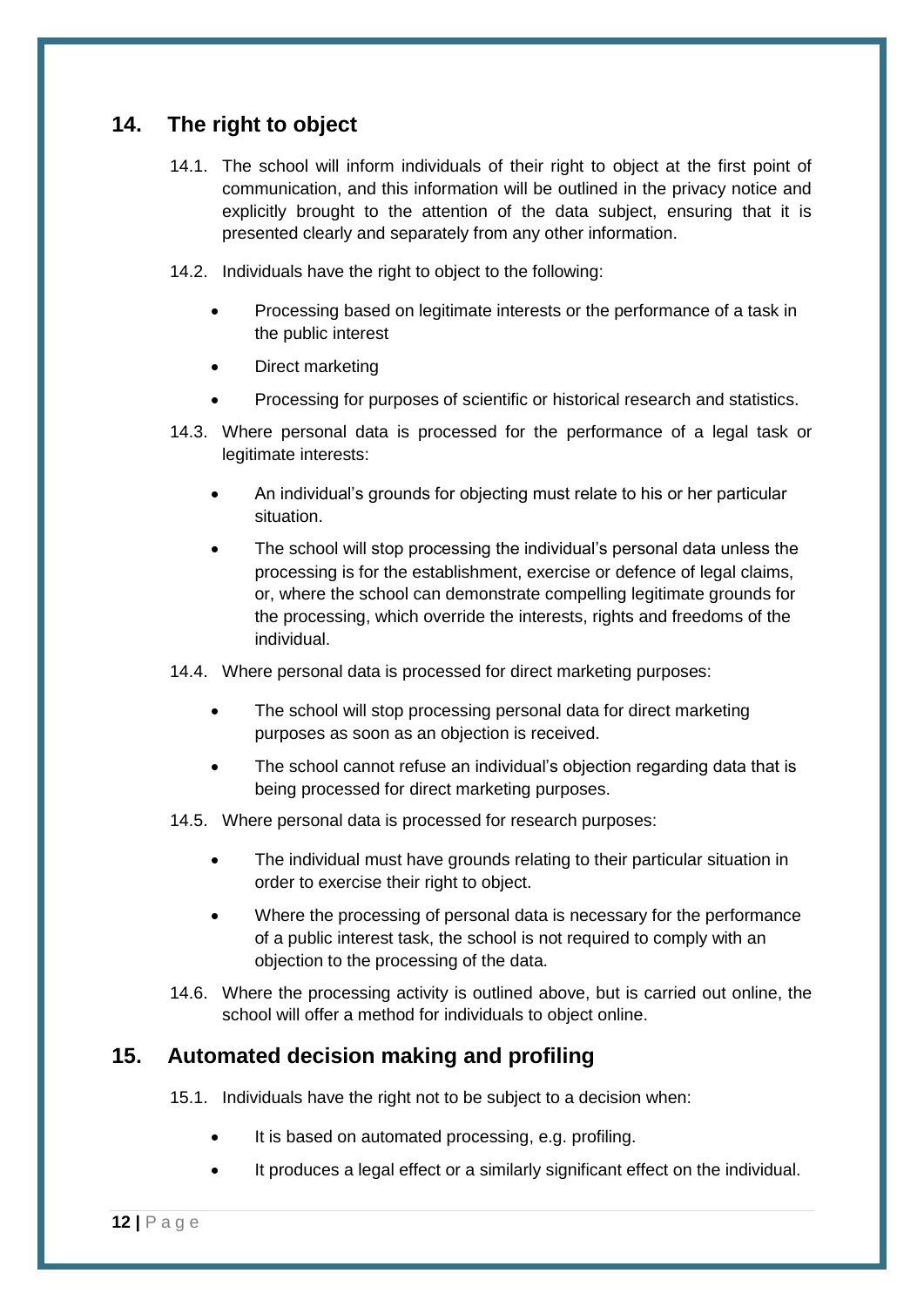- 15.2. The school will take steps to ensure that individuals are able to obtain human intervention, express their point of view, and obtain an explanation of the decision and challenge it.
- 15.3. When automatically processing personal data for profiling purposes, the school will ensure that the appropriate safeguards are in place, including:
	- Ensuring processing is fair and transparent by providing meaningful information about the logic involved, as well as the significance and the predicted impact.
	- Using appropriate mathematical or statistical procedures.
	- Implementing appropriate technical and organisational measures to enable inaccuracies to be corrected and minimise the risk of errors.
	- Securing personal data in a way that is proportionate to the risk to the interests and rights of the individual and prevents discriminatory effects.
- 15.4. Automated decisions must not concern a child or be based on the processing of sensitive data, unless:
	- The school has the explicit consent of the individual.
	- The processing is necessary for reasons of substantial public interest on the basis of Union/Member State law.

# <span id="page-16-0"></span>**16. Privacy by design and privacy impact assessments**

- 16.1. The school will act in accordance with the GDPR by adopting a privacy by design approach and implementing technical and organisational measures which demonstrate how the school has considered and integrated data protection into processing activities.
- 16.2. Data protection impact assessments (DPIAs) will be used to identify the most effective method of complying with the school's data protection obligations and meeting individuals' expectations of privacy.
- 16.3. DPIAs will allow the school to identify and resolve problems at an early stage, thus reducing associated costs and preventing damage from being caused to the school's reputation which might otherwise occur.
- 16.4. A DPIA will be carried out when using new technologies or when the processing is likely to result in a high risk to the rights and freedoms of individuals.
- 16.5. A DPIA will be used for more than one project, where necessary.
- 16.6. High risk processing includes, but is not limited to, the following:
	- Systematic and extensive processing activities, such as profiling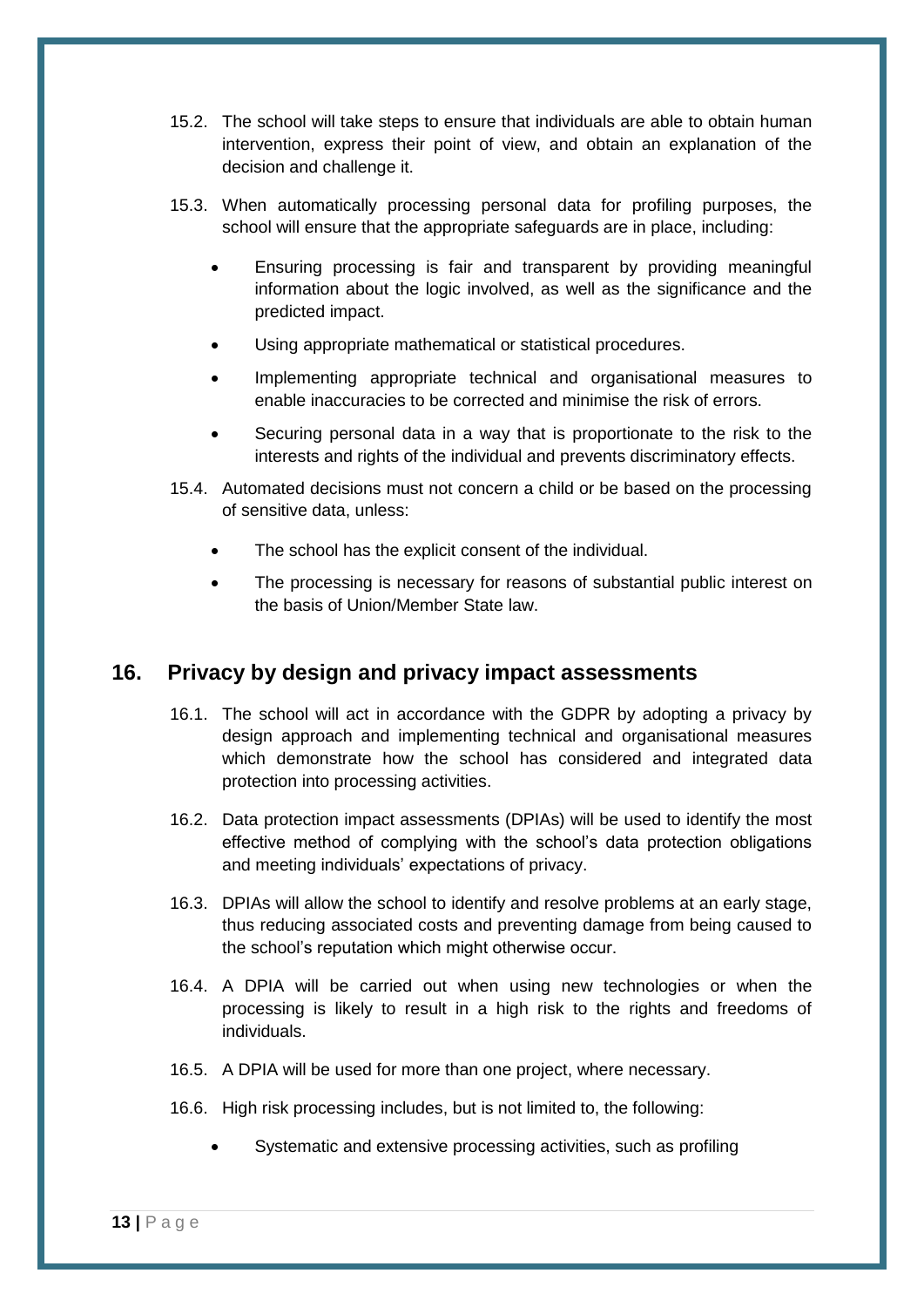- Large scale processing of special categories of data or personal data which is in relation to criminal convictions or offences
- The use of CCTV. We use CCTV in various locations around the school site to ensure it remains safe. We will adhere to the ICO's code of practice for the use of CCTV.
- We do not need to ask individuals' permission to use CCTV, but we make it clear where individuals are being recorded. Security cameras are clearly visible and accompanied by prominent signs explaining that CCTV is in use.
- Any enquiries about the CCTV system should be directed to Mrs S. Irwin (Headteacher)
- 16.7. The school will ensure that all DPIAs include the following information:
	- A description of the processing operations and the purposes
	- An assessment of the necessity and proportionality of the processing in relation to the purpose
	- An outline of the risks to individuals
	- The measures implemented in order to address risk
- 16.8. Where a DPIA indicates high risk data processing, the school will consult the ICO to seek its opinion as to whether the processing operation complies with the GDPR.

#### <span id="page-17-0"></span>**17. Data breaches**

- 17.1. The term 'personal data breach' refers to a breach of security which has led to the destruction, loss, alteration, unauthorised disclosure of, or access to, personal data.
- 17.2. The headteacher will ensure that all staff members are made aware of, and understand, what constitutes a data breach as part of their CPD training.
- 17.3. Where a breach is likely to result in a risk to the rights and freedoms of individuals, the relevant supervisory authority will be informed.
- 17.4. All notifiable breaches will be reported to the relevant supervisory authority within 72 hours of the school becoming aware of it.
- 17.5. The risk of the breach having a detrimental effect on the individual, and the need to notify the relevant supervisory authority, will be assessed on a caseby-case basis.
- 17.6. In the event that a breach is likely to result in a high risk to the rights and freedoms of an individual, the school will notify those concerned directly.
- 17.7. A 'high risk' breach means that the threshold for notifying the individual is higher than that for notifying the relevant supervisory authority.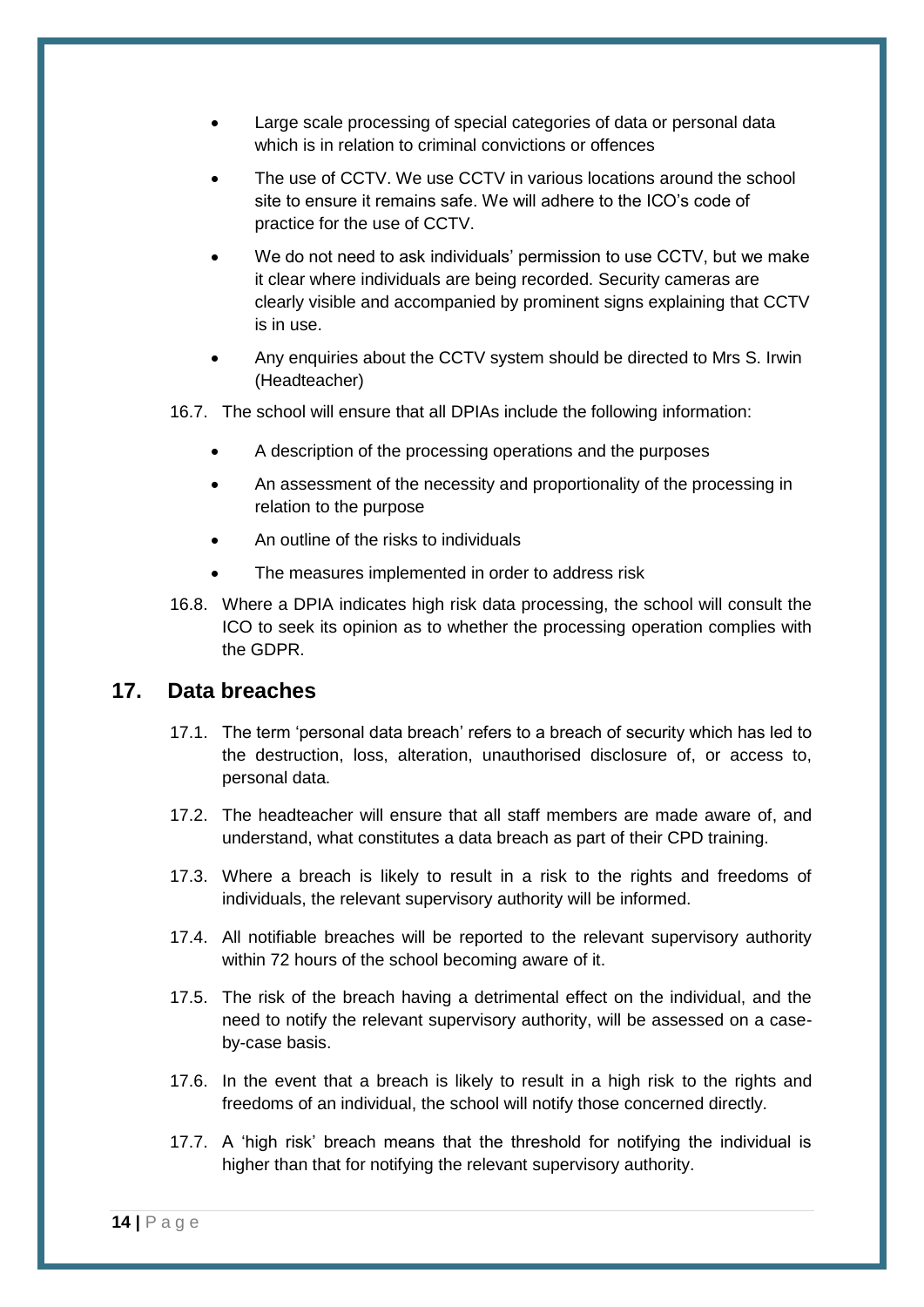- 17.8. In the event that a breach is sufficiently serious, the public will be notified without undue delay.
- 17.9. Effective and robust breach detection, investigation and internal reporting procedures are in place at the school, which facilitate decision-making in relation to whether the relevant supervisory authority or the public need to be notified.
- 17.10. Within a breach notification, the following information will be outlined:
	- The nature of the personal data breach, including the categories and approximate number of individuals and records concerned
	- The name and contact details of the DPO
	- An explanation of the likely consequences of the personal data breach
	- A description of the proposed measures to be taken to deal with the personal data breach
	- Where appropriate, a description of the measures taken to mitigate any possible adverse effects
- 17.11. Failure to report a breach when required to do so may result in a fine, as well as a fine for the breach itself.

#### <span id="page-18-0"></span>**18. Data security**

- 18.1. Confidential paper records will be kept in a locked filing cabinet, drawer or safe, with restricted access.
- 18.2. Confidential paper records will not be left unattended or in clear view anywhere with general access.
- 18.3. Digital data is coded, encrypted or password-protected, both on a local hard drive and on a network drive that is regularly backed up off-site.
- 18.4. Where data is saved on removable storage or a portable device, the device will be kept in a locked filing cabinet, drawer or safe when not in use.
- 18.5. Memory sticks will not be used to hold personal information unless they are password-protected and fully encrypted.
- 18.6. All electronic devices are password-protected to protect the information on the device in case of theft.
- 18.7. Where possible, the school enables electronic devices to allow the remote blocking or deletion of data in case of theft.
- 18.8. Staff will not use their personal laptops or computers for school purposes.
- 18.9. All necessary members of staff are provided with their own secure login and password, and every computer regularly prompts users to change their password.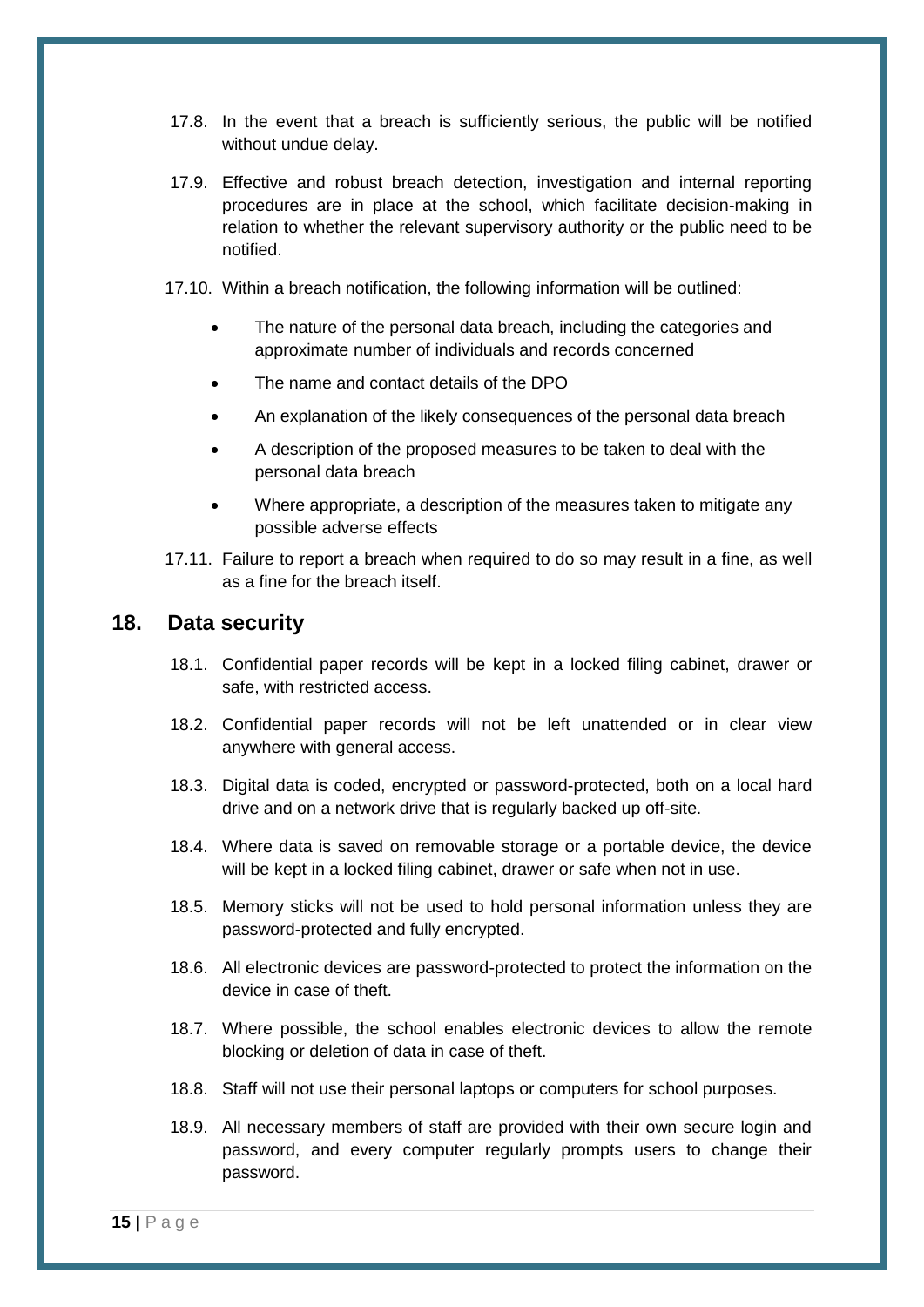- 18.10. Emails containing sensitive or confidential information are password-protected if there are unsecure servers between the sender and the recipient.
- 18.11. Circular emails to parents are sent blind carbon copy (bcc), so email addresses are not disclosed to other recipients.
- 18.12. When sending confidential information by fax, staff will always check that the recipient is correct before sending.
- 18.13. Where personal information that could be considered private or confidential is taken off the premises, either in electronic or paper format, staff will take extra care to follow the same procedures for security, e.g. keeping devices under lock and key. The person taking the information from the school premises accepts full responsibility for the security of the data.
- 18.14. Before sharing data, all staff members will ensure:
	- They are allowed to share it.
	- That adequate security is in place to protect it.
	- Who will receive the data has been outlined in a privacy notice.
- 18.15. Under no circumstances are visitors allowed access to confidential or personal information. Visitors to areas of the school containing sensitive information are supervised at all times.
- 18.16. The physical security of the school's buildings and storage systems, and access to them, is reviewed on a termly basis. If an increased risk in vandalism/burglary/theft is identified, extra measures to secure data storage will be put in place.
- 18.17. Oxspring Primary School takes its duties under the GDPR seriously and any unauthorised disclosure may result in disciplinary action.
- 18.18. The Headteacher and school office manager are responsible for continuity and recovery measures are in place to ensure the security of protected data.

#### <span id="page-19-0"></span>**19. Publication of information**

- 19.1. Oxspring Primary School will not publish any personal information, including photos, on its website without the permission of the individual.
- 19.2. When uploading information to the school website, staff are considerate of any metadata or deletions which could be accessed in documents and images on the site.

#### <span id="page-19-1"></span>**20. Photography**

20.1. The school understands that recording images of identifiable individuals constitutes as processing personal information, so it is done in line with data protection principles.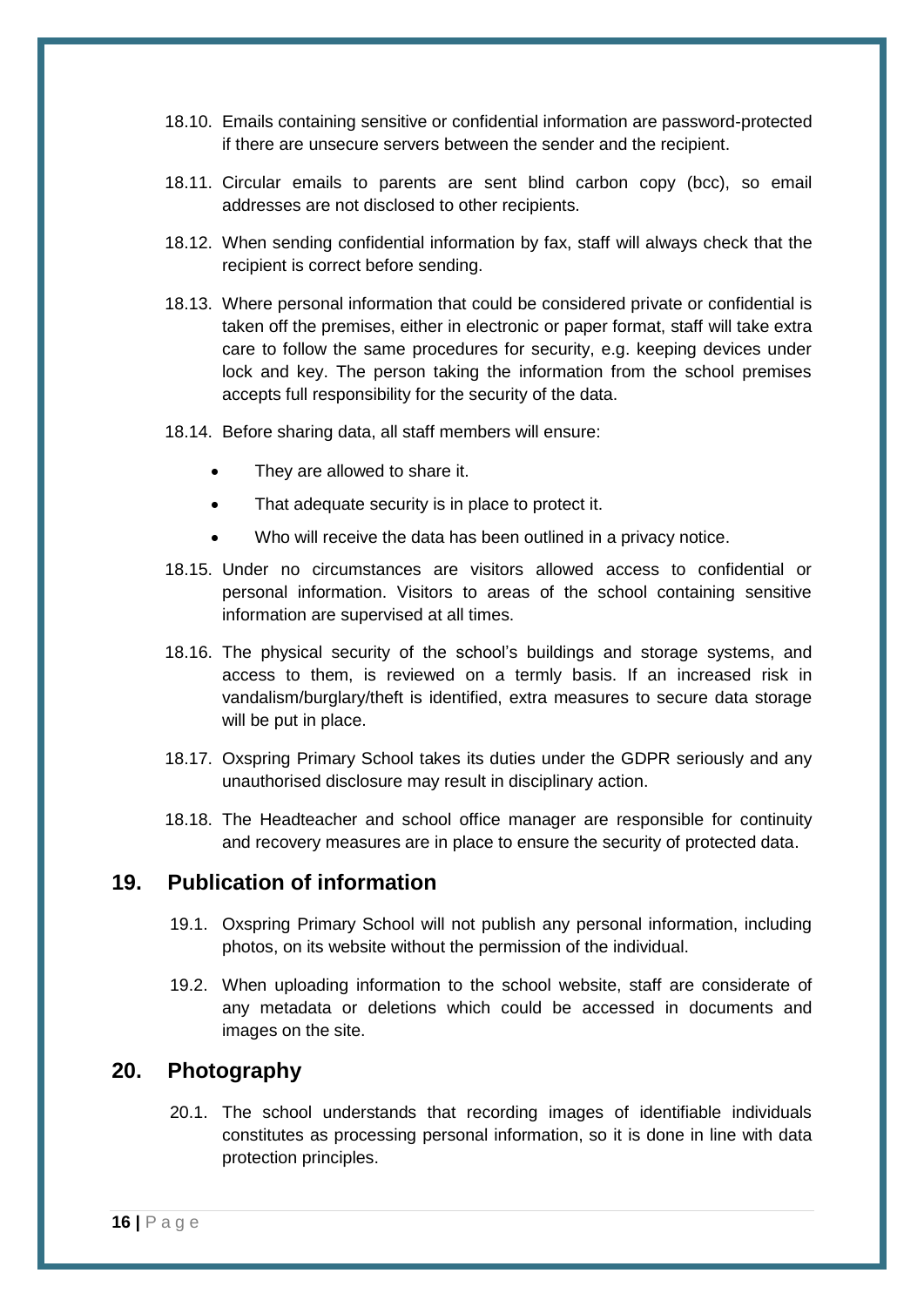- 20.2. As part of our school activities, we may take photographs and record images of individuals within our school.
- 20.3. We will obtain written consent from parents/carers for photographs and videos to be taken of their child for communication, marketing and promotional materials. We will clearly explain how the photograph and/or video will be used to both the parent/carer and pupil.
- 20.4. Uses may include:

Within school on notice boards and in school magazines, brochures, newsletters, etc.

Outside of school by external agencies such as the school photographer, newspapers, campaigns

Online on our school website or social media pages

- 20.5. Consent can be refused or withdrawn at any time. If consent is withdrawn, we will delete the photograph or video and not distribute it further.
- 20.6. When using photographs and videos in this way we will not accompany them with any other personal information about the child, to ensure they cannot be identified.
- 20.7. Images captured by individuals for recreational/personal purposes, and videos made by parents for family use, are exempt from the GDPR.

#### <span id="page-20-0"></span>**21. Data retention**

- 21.1. Data will not be kept for longer than is necessary.
- 21.2. Unrequired data will be deleted as soon as practicable.
- 21.3. Some educational records relating to former pupils or employees of the school may be kept for an extended period for legal reasons, but also to enable the provision of references or academic transcripts.
- 21.4. Paper documents will be shredded or pulped, and electronic memories scrubbed clean or destroyed, once the data should no longer be retained.

#### <span id="page-20-1"></span>**22. DBS data**

- 22.1. All data provided by the DBS will be handled in line with data protection legislation; this includes electronic communication.
- 22.2. Data provided by the DBS will never be duplicated.
- <span id="page-20-2"></span>22.3. Any third parties who access DBS information will be made aware of the data protection legislation, as well as their responsibilities as a data handler.